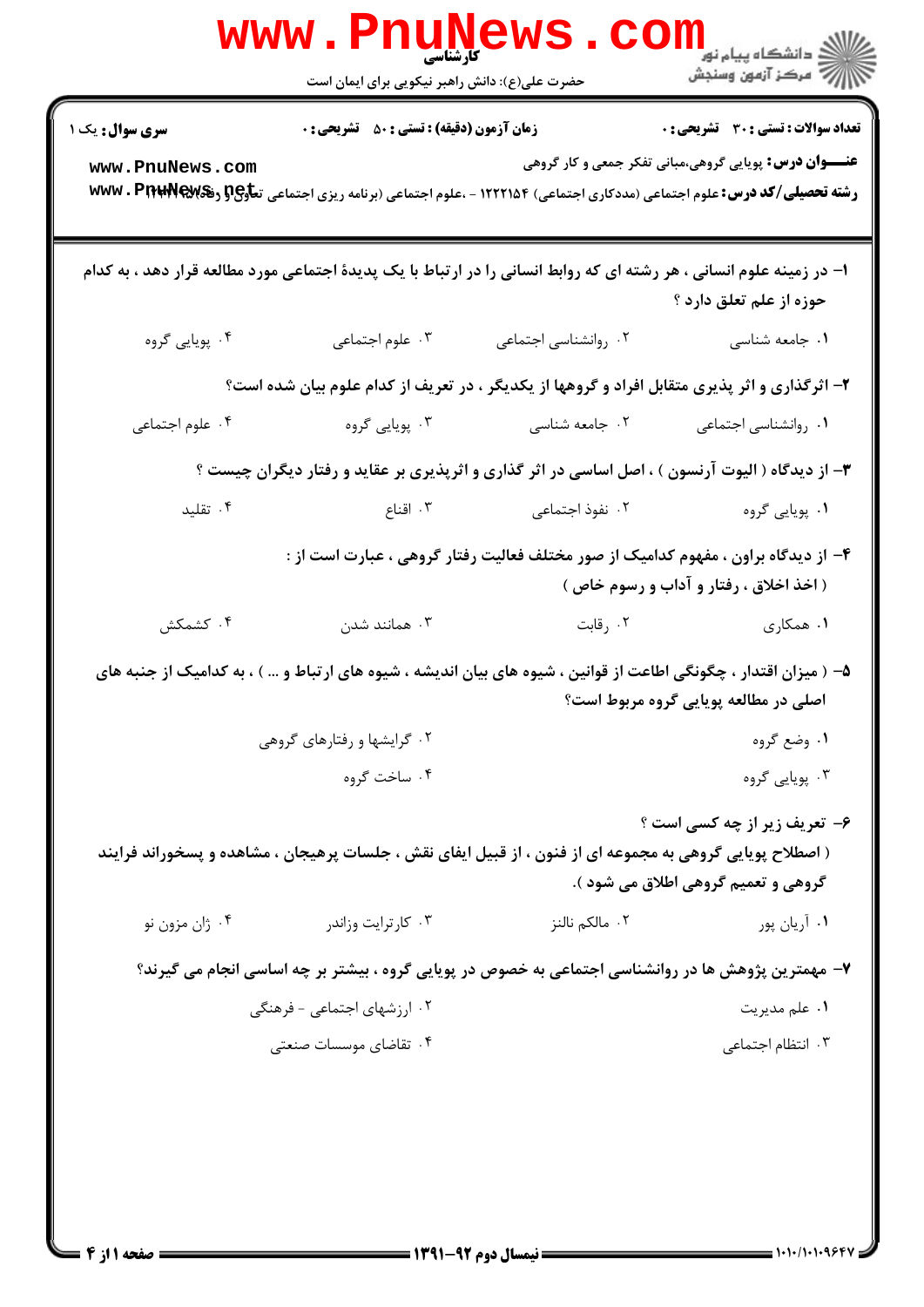|                        | <b>WWW</b> .<br><b>TEMUNE</b><br><b>کار شناسی</b><br>حضرت علی(ع): دانش راهبر نیکویی برای ایمان است |                                                                                                                                     | ر دانشڪاه پيام نور <mark>−</mark><br>ا∛ مرکز آزمون وسنڊش      |  |  |
|------------------------|----------------------------------------------------------------------------------------------------|-------------------------------------------------------------------------------------------------------------------------------------|---------------------------------------------------------------|--|--|
| <b>سری سوال :</b> ۱ یک | <b>زمان آزمون (دقیقه) : تستی : 50 ٪ تشریحی : 0</b>                                                 |                                                                                                                                     | تعداد سوالات : تستي : 30 ٪ تشريحي : 0                         |  |  |
| www.PnuNews.com        |                                                                                                    | <b>رشته تحصیلی/کد درس:</b> علوم اجتماعی (مددکاری اجتماعی) ۱۲۲۲۱۵۴ - ،علوم اجتماعی (برنامه ریزی اجتماعی ت <del>ماوP و WW</del> V . P | <b>عنـــوان درس:</b> پویایی گروهی،مبانی تفکر جمعی و کار گروهی |  |  |
|                        |                                                                                                    |                                                                                                                                     | ۸– کدام اصل در ارتباط با مدیریت علمی صادق است ؟               |  |  |
|                        |                                                                                                    | ۰۱ بررسی تاثیر گفت و شنود در رابطه ، مشارکت و رهبری تکیه دارد                                                                       |                                                               |  |  |
|                        |                                                                                                    | ۰۲ بر روی عناصر عاطفی پیش بینی نشده رفتار سازمانی تأکید دارد                                                                        |                                                               |  |  |
|                        | ۰۳ پاداشهای مادی با کوششهای کارگر ارتباط مستقیم دارد                                               |                                                                                                                                     |                                                               |  |  |
|                        |                                                                                                    | ۰۴ عامل تعیین کننده در میزان کارایی سازمان ، ظرفیت اجتماعی آنان است                                                                 |                                                               |  |  |
|                        |                                                                                                    |                                                                                                                                     | ۹- بنیانگذار نظریه روابط انسانی چه کسی است ؟                  |  |  |
| ۰۴ امیل دورکیم         | ۰۳ فردریک تیلور                                                                                    | ٠٢ التون مايو                                                                                                                       | ۰۱ کورت لوين                                                  |  |  |
|                        |                                                                                                    | ۱۰- کدامیک از افراد نامبرده ، پایه گذار پسیکودرام ( روان نمایشی ) است ؟                                                             |                                                               |  |  |
| ۰۴ امیل دورکیم         | ۰۳ التون مايو                                                                                      | ۰۲ کورت لوین                                                                                                                        | ۰۱ مورنو                                                      |  |  |
|                        |                                                                                                    | 11- روش بررسی کنش و واکنش داخلی گروه ، معمولاً در گروههایی با چه تعداد اعضاء کاربرد دارد ؟                                          |                                                               |  |  |
| ۰۴ ۸ تا ۱۵ نفر         | ۰۳ کمتر از ۱۲ نفر                                                                                  | ۰۲ ۱۰ تا ۱۲ نفر                                                                                                                     | ۰۱ ۱۰ تا ۲۰ نفر                                               |  |  |
|                        |                                                                                                    | ۱۲- گروه سنجی بر کدام جنبه از تعامل افراد توجه دارد؟                                                                                |                                                               |  |  |
| ۰۴ میدان روانی         | ۰۳ کنش فردی                                                                                        | ۰۲ شناختی - رفتاری                                                                                                                  | ٠١. رواني - اجتماعي                                           |  |  |
|                        |                                                                                                    | ۱۳- همزمان با پیدایش رشته پویایی گروه ،کدام دیدگاه یا نظریه اوج گرفت ؟                                                              |                                                               |  |  |
|                        | ۰۲ نظریه افکار عمومی                                                                               |                                                                                                                                     | ۰۱ نظریه میدانی                                               |  |  |
|                        | ۰۴ دیدگاه میدان روانی                                                                              |                                                                                                                                     | ۰۳ نظریه سازمانی - اداری                                      |  |  |
|                        |                                                                                                    | ۱۴- نظریه ای است که بر گروههای کوچک رسمی و غیررسمی در سازمانهای بزرگ تکیه دارد .                                                    |                                                               |  |  |
|                        | ۰۲ نظریه سازمانی - اداری                                                                           |                                                                                                                                     | ۰۱ نظریه میدانی                                               |  |  |
|                        | ۰۴ نظریه گروه درمانی                                                                               |                                                                                                                                     | ۰۳ نظریه افکار عمومی                                          |  |  |
|                        |                                                                                                    |                                                                                                                                     | ۱۵– اولین هدف از اهداف مباحثه گروهی چیست؟                     |  |  |
|                        | ۰۲ تصریح ایده ها                                                                                   |                                                                                                                                     | ۰۱ آموزش و روشنگری                                            |  |  |
|                        | ۰۴ آگاهی از مسئله                                                                                  |                                                                                                                                     | ۰۳ آشنایی با نقطه نظرهای متفاوت                               |  |  |
|                        |                                                                                                    | ۱۶- باندورا در باب یادگیری اجتماعی ، بیشتر بر چه موردی تأکید می کند ؟                                                               |                                                               |  |  |
| ۰۴ یادگیری مشاهده ای   | ۰۳ تنبیه                                                                                           | ۰۲ مبادله                                                                                                                           | ۰۱ تقويت                                                      |  |  |
| = صفحه 12ز 4           |                                                                                                    |                                                                                                                                     |                                                               |  |  |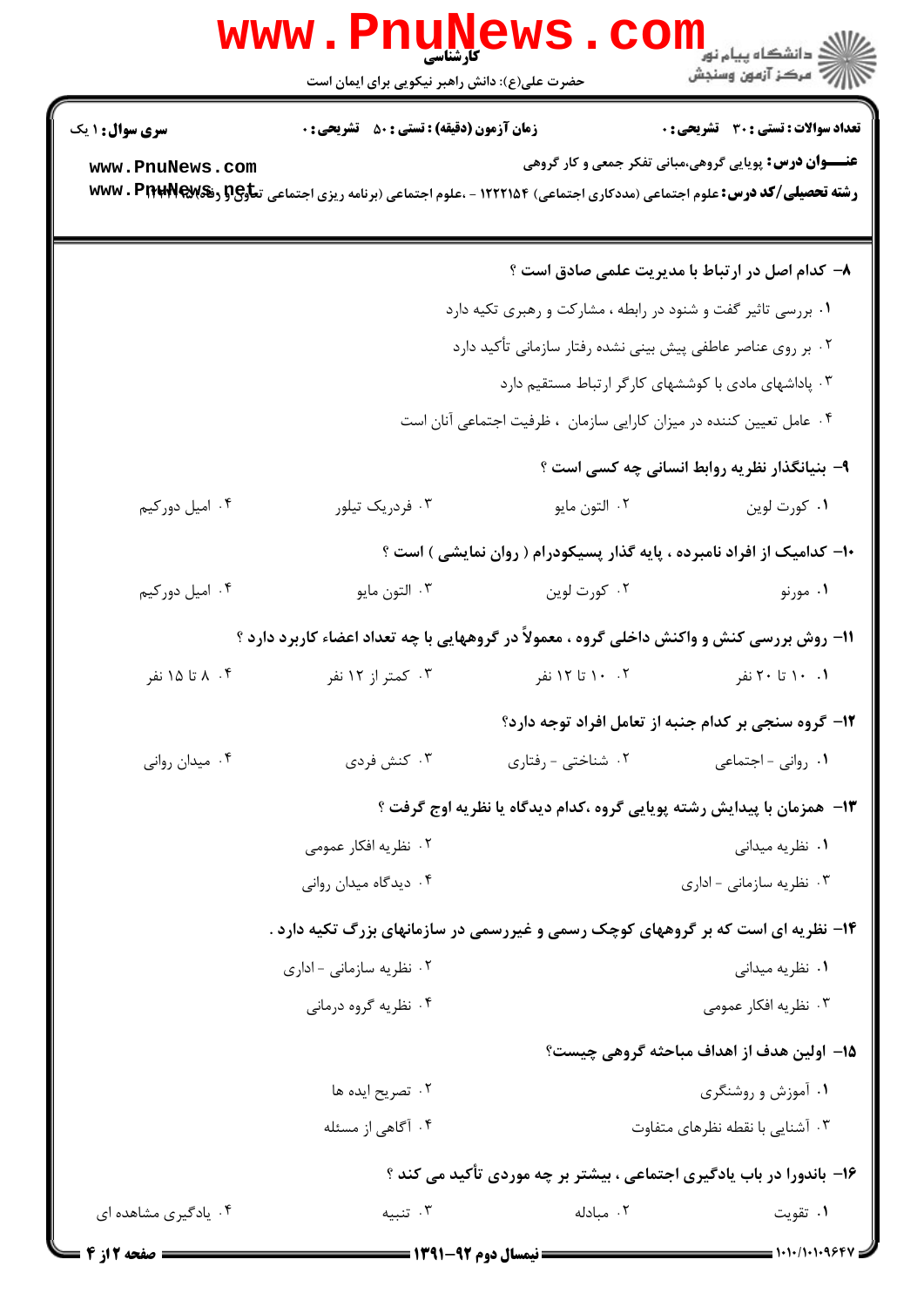|                                                                                                                  | <b>www.PnuNews</b>                                 |                                                                                                                                     | <sup>ال</sup> ڪ دانشڪاه پيام نور <sup>دا</sup><br>ا∛ مرڪز آزمون وسنجش                                         |  |  |
|------------------------------------------------------------------------------------------------------------------|----------------------------------------------------|-------------------------------------------------------------------------------------------------------------------------------------|---------------------------------------------------------------------------------------------------------------|--|--|
|                                                                                                                  | حضرت علی(ع): دانش راهبر نیکویی برای ایمان است      |                                                                                                                                     |                                                                                                               |  |  |
| <b>سری سوال : ۱ یک</b><br>www.PnuNews.com                                                                        | <b>زمان آزمون (دقیقه) : تستی : 50 ٪ تشریحی : 0</b> | <b>رشته تحصیلی/کد درس:</b> علوم اجتماعی (مددکاری اجتماعی) ۱۲۲۲۱۵۴ - ،علوم اجتماعی (برنامه ریزی اجتماعی ت <del>ماوP و WW</del> V . P | <b>تعداد سوالات : تستی : 30 ٪ تشریحی : 0</b><br><b>عنـــوان درس:</b> پویایی گروهی،مبانی تفکر جمعی و کار گروهی |  |  |
|                                                                                                                  |                                                    | ۱۷- پویایی گروه بر اساس کدامیک از نظریه های نامبرده ، شکل گرفته و تحول پیدا کرده است؟                                               |                                                                                                               |  |  |
| ۰۴ نظریه یادگیری                                                                                                 | ۰۳ نظریه فرایند گروهی                              | ۰۲ نظریه نقش                                                                                                                        | ٠١ نظريه واكنش                                                                                                |  |  |
| ۱۸– کدامیک از جنبه های مستقل مفهوم روحیه در گروههای کوچک صنعتی ( مطالعات دانیل کاتز) ، با بازده کار ارتباط دارد؟ |                                                    |                                                                                                                                     |                                                                                                               |  |  |
|                                                                                                                  | ۲. همانند شدن فرد با کار خویش                      |                                                                                                                                     | ۰۱ رضای خاطری که از ذات وظیفه به دست می آید                                                                   |  |  |
|                                                                                                                  | ۰۴ سربلندي و غرور ناشي از تعلق به گروه كار معين    |                                                                                                                                     | ۰۳ رضای خاطر مربوط به وضع مادی                                                                                |  |  |
|                                                                                                                  |                                                    | ۱۹- زیربنای بحث پویایی گروه و اساس اندازه گیری دینامیک هر گروه را ذکر نمایید ؟                                                      |                                                                                                               |  |  |
|                                                                                                                  | ۰۲ قابلیت انطباق اجتماعی - وابستگی های درون گروهی  | ۰۱ احساس وابستگی گروهی - هنجارها و ارزشهای گروهی                                                                                    |                                                                                                               |  |  |
|                                                                                                                  | ۰۴ همبستگی گروهی - واکنشهای داخل گروه              | ۰۳ کنشهای متقابل اجتماعی - کیفیت روابط متقابل گروهی                                                                                 |                                                                                                               |  |  |
|                                                                                                                  |                                                    | +۲- گروههای نامبرده ، به کدامیک از تقسیم بندیهای گروههای اجتماعی تعلق دارند ؟                                                       |                                                                                                               |  |  |
| ۰۴ گروه ناروياروي                                                                                                | ۰۳ گروه ناپايدار                                   | ۰۲ گروه نیمه پایدار                                                                                                                 | ٠١ گروه پايدار                                                                                                |  |  |
|                                                                                                                  |                                                    |                                                                                                                                     | <b>۲۱-</b> گروه افقی ، به چه نوع گروهی اطلاق می شود؟                                                          |  |  |
|                                                                                                                  |                                                    | ۰۱ گروههای بزرگ و کلی که هرفرد در آن ممکن است موقعیت های مختلف داشته باشد                                                           |                                                                                                               |  |  |
|                                                                                                                  |                                                    | ۰۲ مربوط به قشر بندی اجتماعی است که وضع و جایگاه فرد در آن مشخص و متمایز است                                                        |                                                                                                               |  |  |
|                                                                                                                  |                                                    | ۰۳ گروهی که فرد به نحوی ، عقاید ، رفتار و کردار آن را الگوی خود قرار می دهد                                                         |                                                                                                               |  |  |
|                                                                                                                  |                                                    | ۰۴ گروهی که فرد ارزشها و هنجارهای آن را نمی پذیرد و رد می کند                                                                       |                                                                                                               |  |  |
|                                                                                                                  |                                                    | ۲۲- کدام گروه برای اعضای خود امنیت فکری و پشتوانه عاطفی بوجود می آورد و به معنای دیگر ، جانشین یک عشق است ؟                         |                                                                                                               |  |  |
| ۰۴ سازمان اجتماعی                                                                                                | ۰۳ توده                                            | ۰۲ دارودسته                                                                                                                         | ۰۱ انبوه مردم                                                                                                 |  |  |
|                                                                                                                  |                                                    | ۲۳- بر اساس نظر گوستاوفیشر ، اندازه مطلوب گروه در مطالعه پویایی گروه چقدر است ؟                                                     |                                                                                                               |  |  |
|                                                                                                                  | ۰۲ غالباً کمتر از ۱۰ نفر است                       |                                                                                                                                     | ۰۱ از ۲۰ نفر تجاوز نمی کند                                                                                    |  |  |
|                                                                                                                  | ۰۴ بین ۸ تا ۱۵ نفر                                 |                                                                                                                                     | ۰۳ بیش از ۱۲ نفر                                                                                              |  |  |
|                                                                                                                  |                                                    | <b>3۴- کدام دسته از نقشها ، فعالیت گروه را نسبت به اهدافش نزدیک تر می کند</b> ؟                                                     |                                                                                                               |  |  |
|                                                                                                                  | ۰۲ نقشهای طفیلی و نیازهای فردی                     |                                                                                                                                     | ۰۱ نقشهای وحدت بخش                                                                                            |  |  |
|                                                                                                                  | ۰۴ نقشهای راهنمایی و ارشاد                         |                                                                                                                                     | ۰۳ نقشهای مربوط به وظایف                                                                                      |  |  |